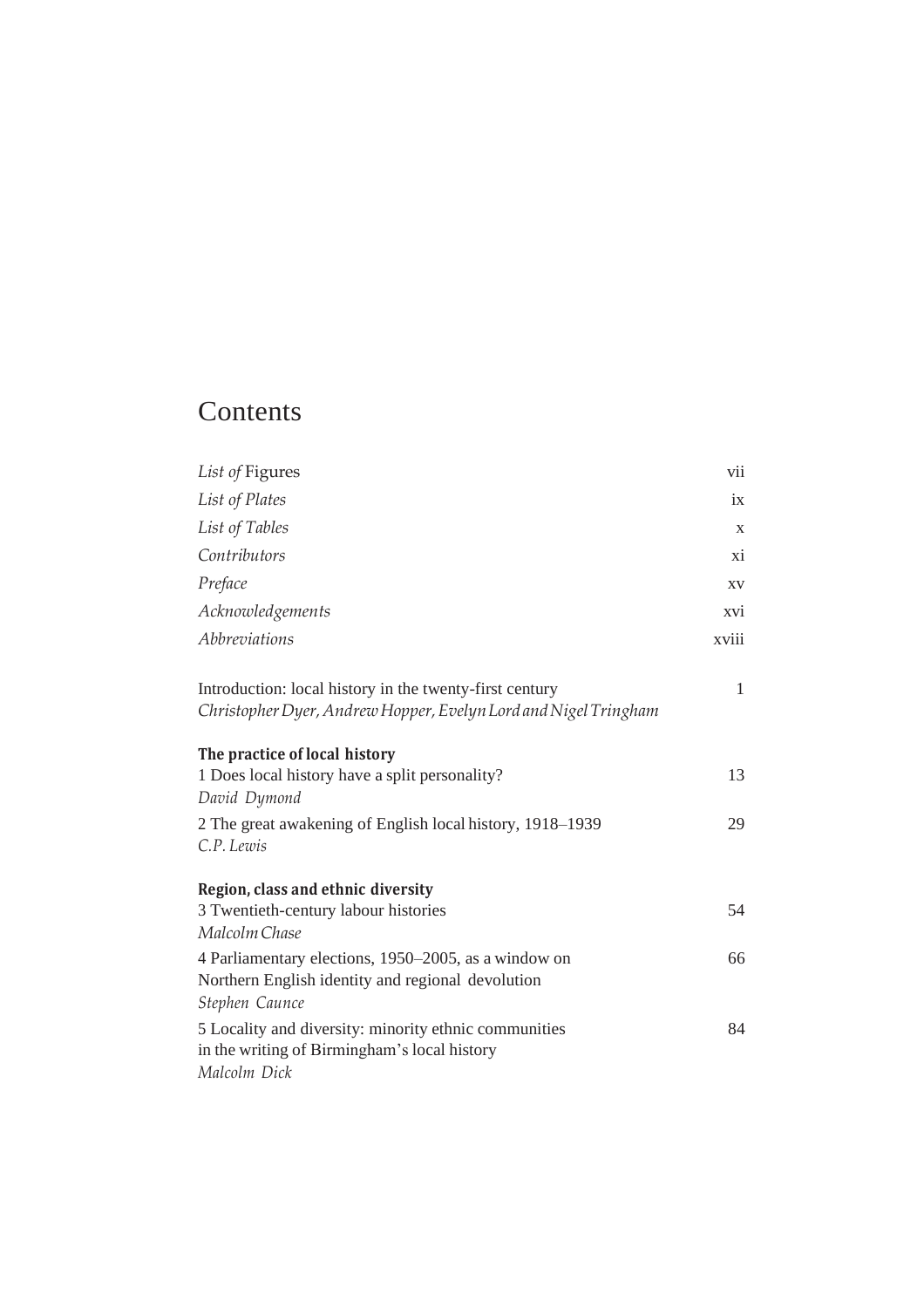| Making a living in town and country                                                                                                                              |     |
|------------------------------------------------------------------------------------------------------------------------------------------------------------------|-----|
| 6 Hythe's butcher-graziers: their role in town and country                                                                                                       | 98  |
| in late medieval Kent                                                                                                                                            |     |
| Sheila Sweetinburgh                                                                                                                                              |     |
| 7 The houses of the Dronfield lead smelters and merchants, 1600-1730<br>David Hey                                                                                | 114 |
| 8 A community approaching crisis: Skye in the eighteenth century<br>Edgar Miller                                                                                 | 127 |
| 9 'By her labour': working wives in a Victorian provincial city<br>Jane Howells                                                                                  | 143 |
| Religious culture and belief                                                                                                                                     |     |
| 10 Religious cultures in conflict: a Salisbury parish during<br>the English Reformation<br>Claire Cross                                                          | 159 |
| 11 The Court of High Commission and religious change<br>in Elizabethan Yorkshire<br>Emma Watson                                                                  | 172 |
| 12 From Philistines to Goths: Nonconformist chapel styles<br>in Victorian England<br>Edward Royle                                                                | 186 |
| 13 Evangelicals in a 'Catholic' suburb: the founding of St Andrew's,<br>North Oxford, 1899-1907<br>Mark Smith                                                    | 216 |
| Sources, methods and techniques                                                                                                                                  |     |
| 14 The kings bench (crown side) in the long eighteenth century<br>Ruth Paley                                                                                     | 231 |
| 15 Local history in the twenty-first century: information<br>communication technology, e-resources, grid computing, Web 2.0<br>and a new paradigm<br>Paul S. Ell | 247 |
| Index                                                                                                                                                            | 267 |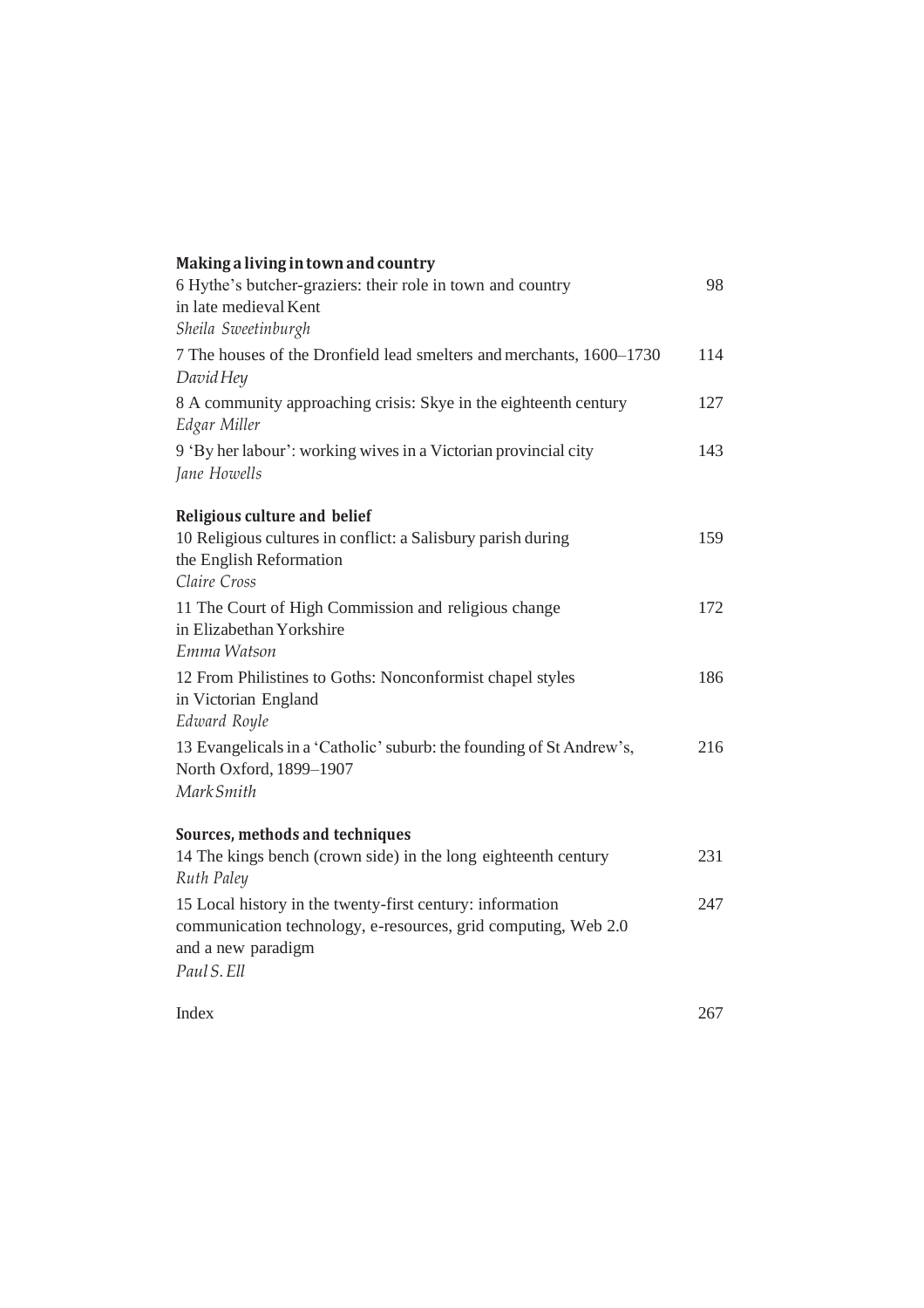## Introduction: local history in the twenty-first century

### *ChristopherDyer,AndrewHopper,EvelynLord andNigelTringham*

No branch of history thinks and writes about itself as much as does local history. Political history, social history, economic history, cultural history and the rest have their introspective moments, but local historians, in books and in the pages of such journals as *The Local Historian*, constantly engage in discussion of their subject. They debate its roots, seek to justify its existence, worry about its content and methods and wonder about its future. Tens of thousands of people throughout the country belong to local history societies, attend lectures and read books and articles on local history topics. Thousands of these take their activities a stage further by engaging in research and writing their own local history. This activity is not new, as is shown by Hoskins's correct assumption that there would be a large readership for his handbook on how to write local history. Changes in printing technology have provided new outlets for these enthusiasts. Alongside the established journals and publication series there now exist numerous smallscale newsletters and ephemeral journals, together with short-run editions of pamphlets and books. The Internet has opened up another range of opportunities for the distribution of written material and illustrations. All these forms of publication are catering for a numerous public who would not regard themselves as committed in any specialised way to local history, but have some curiosity about the places in which they live. An even larger audience read the 'Our past' column in local newspapers, or hear and see the various versions of local history to be found on radio and television.

Local history is found throughout the world, and attracts much public interest invery old and stable countries such as Norway, as well as in relatively new post-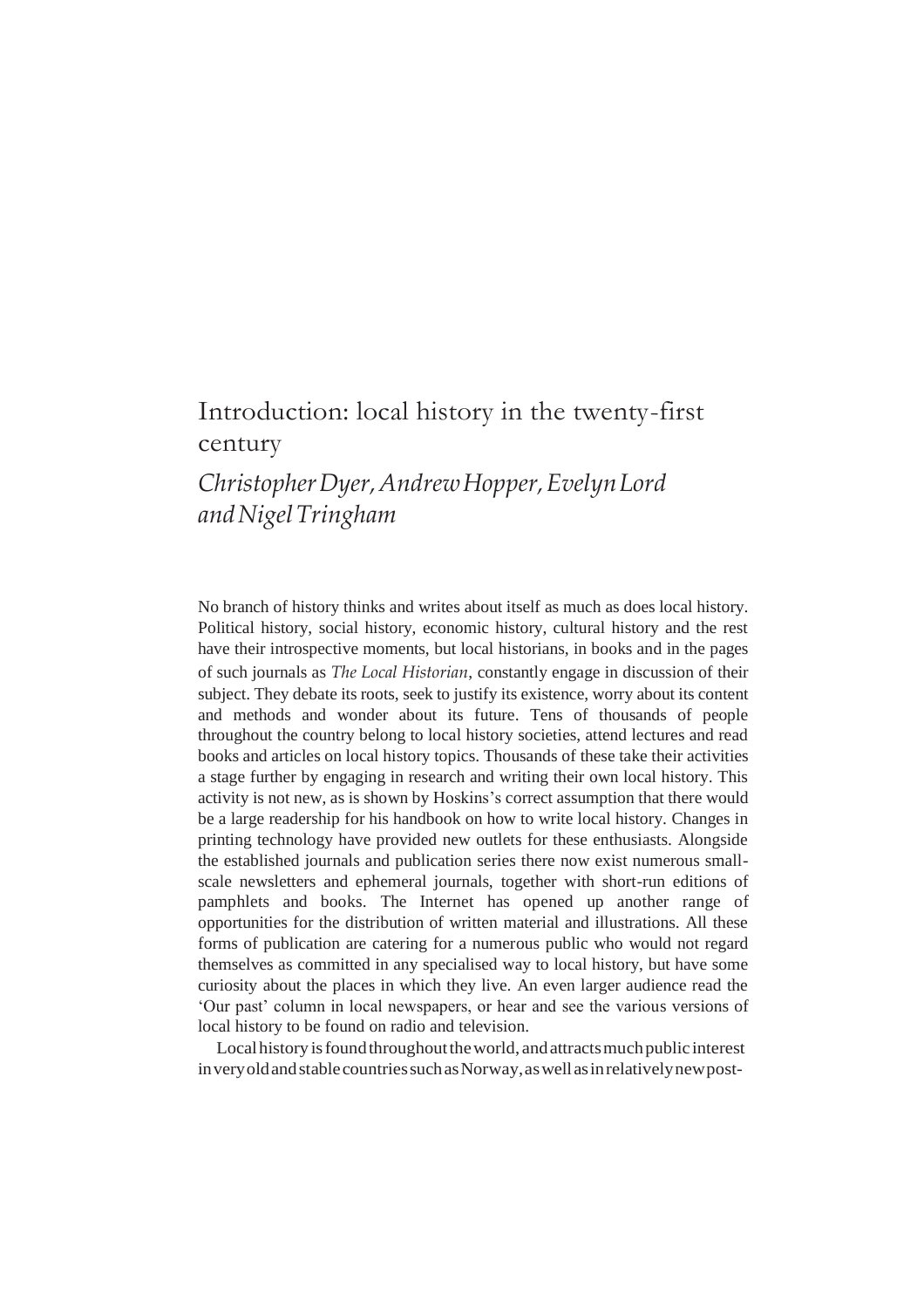#### NEW DIRECTIONS IN LOCAL HISTORY SINCE HOSKINS

colonial societies. A recent international symposium on the subject showed that local history seems to thrive when the past is insecure and debatable. In countries where large numbers of migrants came from the Old World, such as Australia, there is much anguished concern for the indigenous peoples who have been displaced or downgraded by the waves of new settlers, while among the various groups of migrants there is a necessity to establish and celebrate their identity in a new setting, which has given rise to histories of the Italian communities in various parts of Australia, for example. Problems of ethnicity and belonging are encountered in acute forms in eastern and central Europe, where minorities assert their own language and culture. Hungarians in modern Romania write about places which they inhabit and value, but for which there is another history in the view of the Romanian majority. Norway did not attain its full national independence until 1905, and lost it again in 1940–45, which may help to explain the enthusiasm of its people to have their roots in their farms and landscapes researched and published. There are obvious parallels in different parts of Britain. The resurgence of historical interest in Scotland and Wales has been stimulated by a growing consciousness of nationality which bears some resemblance to the commitment to history among the various minorities and relatively newly independent countries in parts of continental Europe. In England the awareness of regional differences, most obviously in the north or in Cornwall, has not yet been a great spur to political activity, as Caunce demonstrates in his contribution to this book, which implies that regional loyalties now have a limited influence on the writing of local history.

However, the national and regional 'questions', and anxieties about ethnicity and ownership, are not the main reasons for the discussions and disagreements about the role of local history in Britain. One obvious cause for concern, to which Dymond refers in his essay, is the co-existence among those practising the subject of both academics employed in university history departments and those who do not earn their living from their work in the subject. The parallel activities of these two types of historian are obviously liable to lead to resentments and misunderstandings. In depicting these two strands of practitioners the present editors prefer to avoid the words 'professional' and 'amateur', as these imply a value judgement about the quality of the work done. Many of those who pursue the subject in their spare time are 'professionals' in their full-time employment and are capable of higher levels of thought and skill than some of those who are qualified historians. One of the contributors to this book, for example, is a retired professor of psychology, though he falls between the two camps as he has acquired a postgraduate degree in local history. Perhaps there is no need for disquiet about the division into camps, as they seem to learn from each other and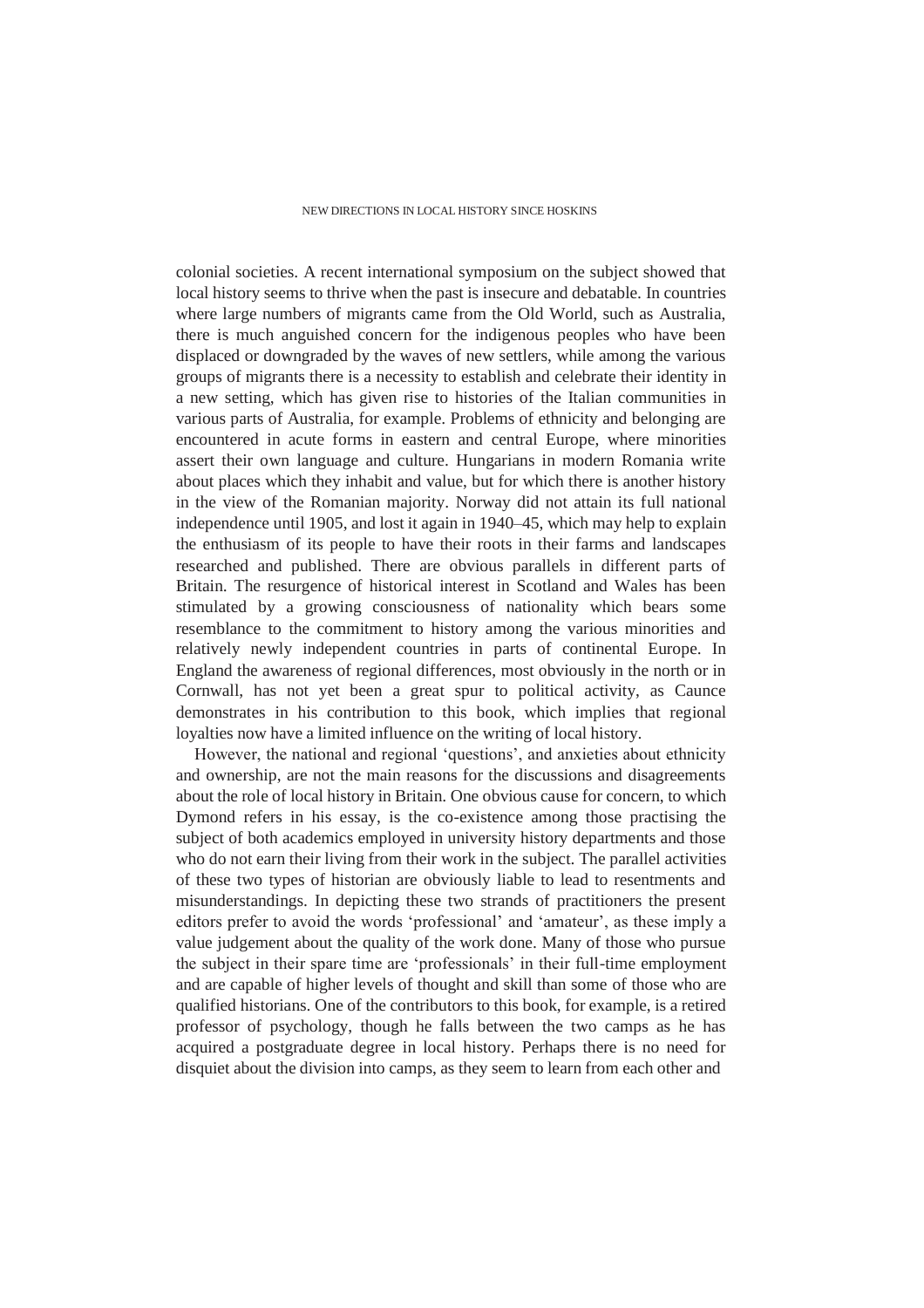#### **INTRODUCTION**

have developed a degree of interdependence. The two organisations which came together to plan the 2009 conference from which this book grew are both dependent on the participation of academics and those who are not specialist local historians. The Centre for English Local History at Leicester is staffed by academics, but many of its adult students who work for part-time postgraduate degrees are enthusiasts, many of whom have no first degree in history. The same is true of other graduate local history courses offered in a number of universities. The British Association for Local History brings together members of many voluntary local history societies as well as academics, and encourages best practice through its activities and publications.

The conference of 2009 celebrated the fiftieth anniversary of the publication of *Local history in England* by W.G. Hoskins, and he epitomises the fusion of those who work inside and outside academic institutions. In the 1930s he was employed at Leicester in the social science faculty, where he gave lectures in economics, but he taught classes in local history to adult students in his spare time and published much of his early work in the pages of the journal of the local society: the *Transactions of the Leicestershire Archaeological Society*. His 1959 book was intended to provide advice, guidance and encouragement for local historians scattered all over England. Herbert Finberg, Hoskins's successor as Head of the Department of English Local History at Leicester, had been a printer and had taught himself historical methods. While at Leicester one of his missions was to foster the groups of adult students who researched their locality with the guidance of an extra-mural or adult education tutor. 'Group work in local history' was a way of pooling the efforts of busy people who had limited time for research, and also made use of the varied talents and expertise available in such a class. A recent example of the successful development of this approach has been that organised by the *Victoria County History* in forming volunteer groups to contribute to the research for the England's Past for Everyone paperback series, which is funded by a grant from the Heritage Lottery Fund. Now volunteers are being drawn into all parts of the *VCH*'s activities, including work towards the famous'redvolumes'.

With such examples before us, the local history community might be tempted to say that there is no problem, and that the division across the subject is not as profound as is imagined. There are difficulties, however, partly because university history is becoming more specialised and is under new pressures. Hoskins's successor today would be criticised for publishing as he did in a county journal, as the aspiration now is for articles to appear in 'international peerreviewed journals'. Academics are being encouraged to develop the skills needed to mechanise their research and increase their output by using online sources, as